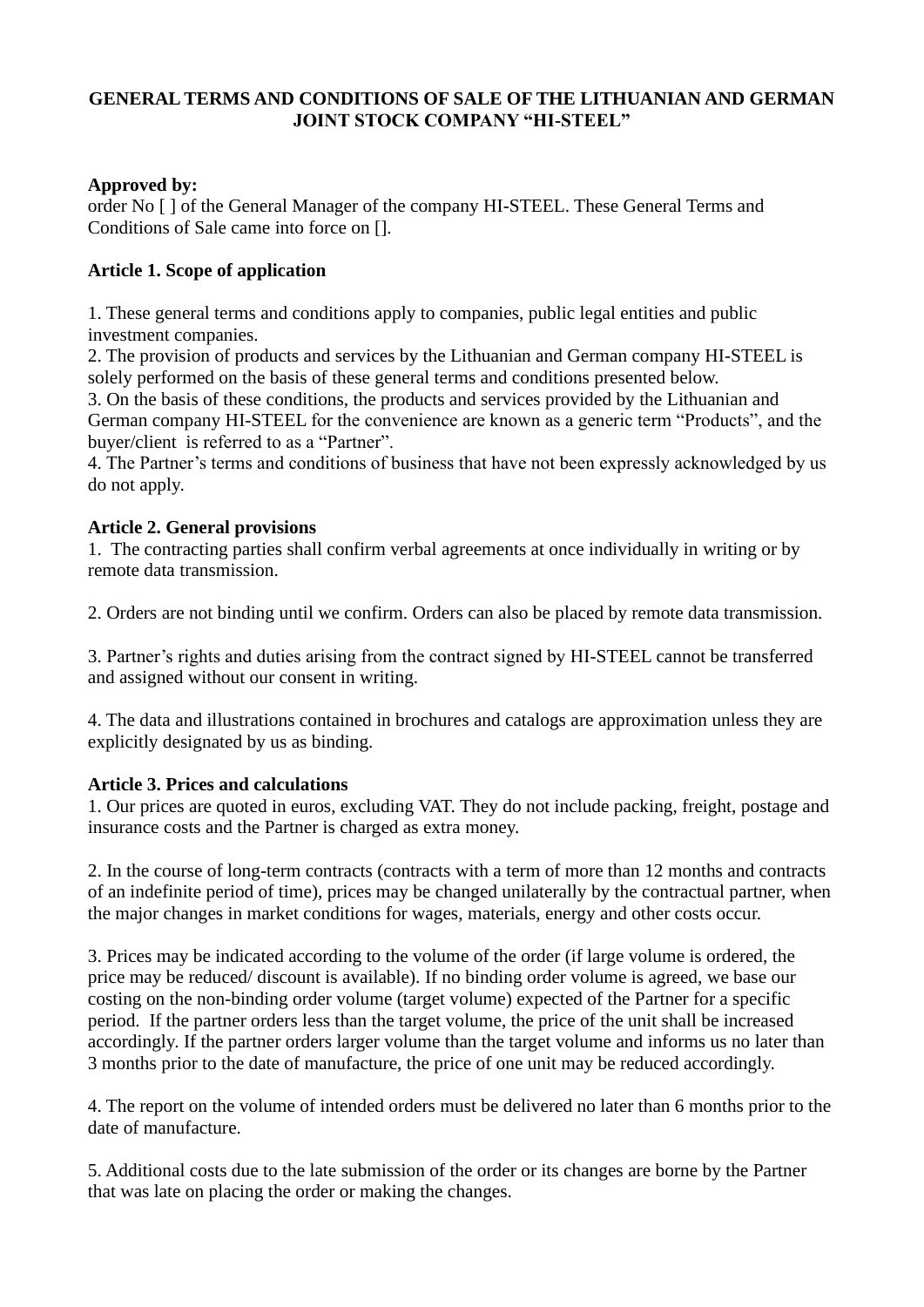### **Article 4. Payment conditions**

1. All invoices are due for payment within 30 days of the invoice date.

2. The invoices for the means of production are issued to the Partner according to the following order and terms:

2.1. 40% after placing the order;

2.2. 40% after the submission of samples;

2.3. 20% after the approval of samples.

3. If we have delivered indisputably defective products, our Partner is still obliged to pay for the part free from defects.

4. The Partner may offset only with counterclaims that are established in law or uncontested.

5. If the Partner exceeds the payment period we are entitled to invoice default interest at the rate of 0.2 percent on the overdue amount for the period from the moment of the obligation occurrence to the final date when the obligation is executed.

6. In the event of default on payment we may suspend compliance with our obligations until we receive the payments, provided we notify the Partner beforehand in writing.

7. If it becomes obvious once the contract has been concluded that our entitlement to payment is jeopardised by the Partner's inability to pay (bankrupt), we may refuse performance and set the Partner a fair and reasonable time limit during which the payment has to be paid or a security is lodged. If the Partner refuses or the time limit elapses to no avail, we are entitled to terminate the contract and demand compensation.

### **Article 5. Drawings and descriptions**

1. If the Partner makes drawings or technical documents relating to the products or their manufacturing technologies thereof available to the other party, they remain the property of the contracting party which provided the information.

#### **Article 6. Samples and means of production**

1. Unless agreed otherwise, the means of production, including but not limited to those to wear and tear, (tools, moulds, templates, etc.) are not included in the total price of the order and paid according to the terms and conditions set in Article 4, Paragraph 2, Parts 2.1-2.3.

2. We shall bear the costs of the maintenance and proper safeguarding and the risk of damage or destruction of the means of production.

3. If the Partner should discontinue or terminate the collaboration whilst the samples or means of production are being manufactured, all the manufacturing costs incurred up to that juncture are obliged to be paid by the Partner.

4. The means of production remain in the Partner's possession after the date of the total price for the means of production is paid.

5. We shall safeguard the means of production free of charge for 3 years after the last delivery of products to our Partner. If no order is placed and no demand in writing on the further use thereof until the date determined by this Paragraph and/or parties do not agree on terms and conditions of the safeguard the means of production for a longer period, our duty to safeguard ends.

6. The means of production for carrying out particular Partner's order/ orders, may be used to perform the orders placed by third-parties only by our Partner's written consent beforehand.

7. Purchasing raw materials and mass-produced parts as well as processing orders, orders and order submission are based on the particular needs of Partner's customers', which may vary. For this reason, the partner retains the right to change the terms and volume, i.e. according to the amendments made in the customers' orders.

8. Unless agreed otherwise in a particular contract, the following rules take effect for the execution and delivery plans:

8.1. **demand forecast:** a partner provides us with a forecast for the upcoming months, i.e. providing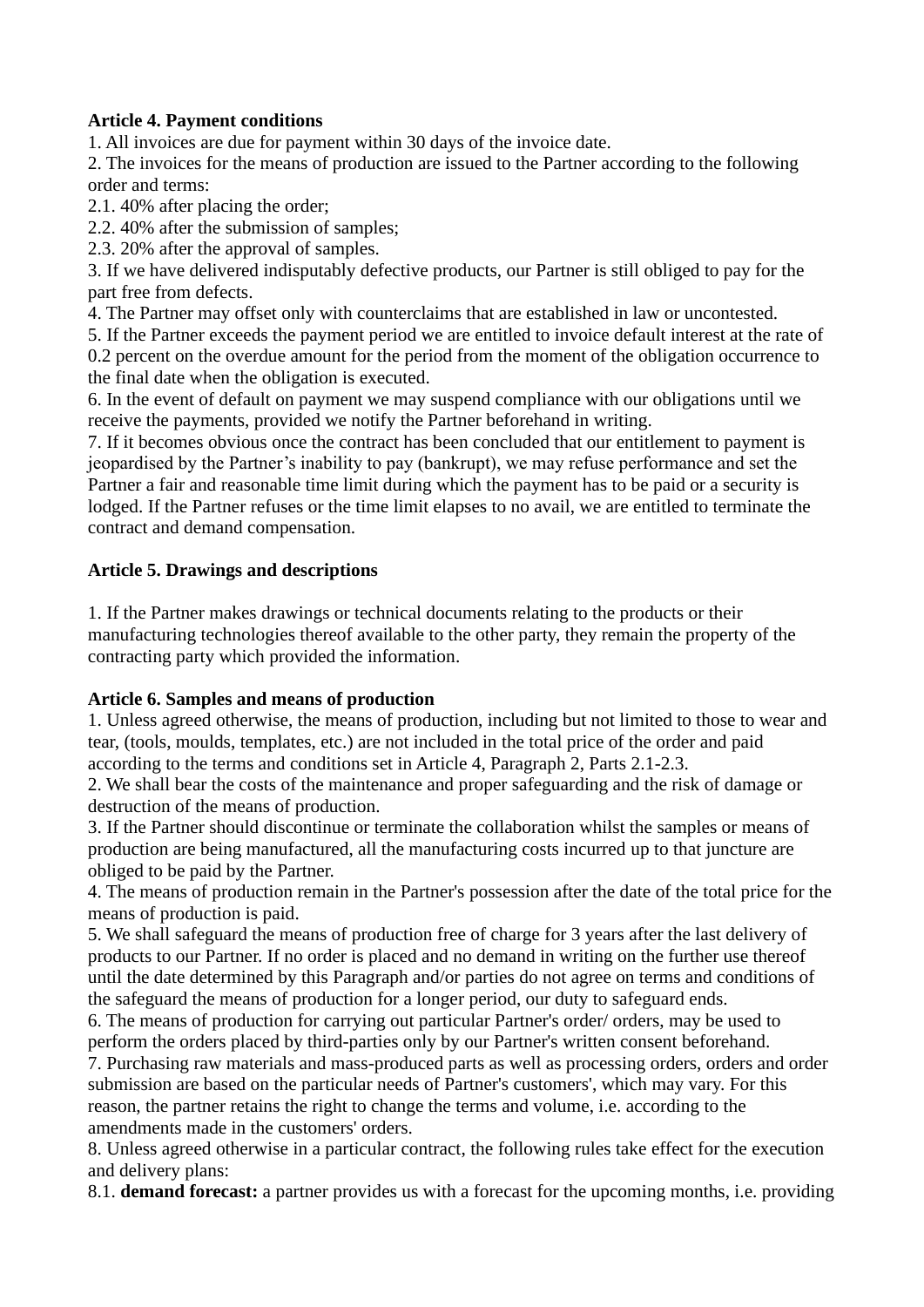necessary volume of products. This forecast is the non-binding forecast and is based on the forecast provided by the Partner's clients;

8.2. **authorisation to acquire materials**: within the period of 30 calendar days, we shall have the right to buy raw materials and distribute materials on the basis of the Partner's orders. If the Partner does not assign to manufacture the product, then there is an obligation to take out our the purchased materials or cover our costs if the materials cannot be used otherwise.

# **Article 7. The purchaser's duties**

1.If the products have been manufactured in accordance with the Partner's drawings, models, design, labels, trademarks or other specifications, the Partner exempts us from any liability relating to violation of industrial property rights or copyright to which we are exposed because the products comply with the specifications. The exemption duty relates to all expenses we necessarily incur as a result of or in connection with a third party's claim.

2. Regarding deliveries to the EU Member State, the Partner is required to inform us of the VAT identification number prior to the delivery. Otherwise the Partner shall pay the statutory amount of VAT we incur in addition to the agreed selling price for our orders.

3. If the Partner resident outside the Republic of Lithuania (extra-territorial purchaser) or the representative agent shall pick the products up from us and transport or dispatch them to outside the Republic of Lithuania, the Partner is required to furnish us with the export certificate the tax authorities require. If this certificate is not produced, the Partner is required to pay the rate of VAT of the amount invoiced, i.e. the rate of VAT applicable in the Republic of Lithuania.

# **Article 8. Product transfer**

1. Unless agreed otherwise, the Partner withdraws its transport products and resources. A carrier is a person authorised to withdraw products and partner products on behalf of the transfer-acceptance act.

2. We shall immediately provide the Partners with the notification that the products are ready to be dispatched or picked up.

3. The production period starts when the order confirmation is sent and all the technical issues related to production are solved.

4. The production time is automatically extended for the term in which it is impossible to carry out the order due to the circumstances conditioned by the Partner's fault.

5. Partial delivery of the products is available if the parties have agreed on the conditions of its execution in advance.

### **Article 9. Sending and risk transfer**

1. The Partner is required to take delivery at once of products notified as ready for dispatch. Otherwise we are entitled to dispatch them or store them at the Partner's expense and risk.

2. The risk is transferred to the Partner when the products are handed over to the rail, forwarder or carrier or as soon as they are stored, albeit not later than when they leave the factory or warehouse, and even if we have assumed responsibility for delivery.

# **Article 10. Delay to manufacture products**

1. If we foresee that the products cannot be manufactured within the agreed period, we shall immediately notify the Partner thereof, informing of the reasons for the delay and where possible stating the expected time of delivery.

2. The prerequisite for our complying with the agreed manufacture time is our receiving on time all the documents, requisite licenses and clearances the Partner has to deliver, plans in particular, and meeting payment deadlines. If the Partner shall fail to meet these preconditions on time, the stated period is extended commensurately for the reasonable period of time to fulfill the obligations . The stated delivery period is also extended commensurately if the manufacture is delayed by Force majeure circumstances.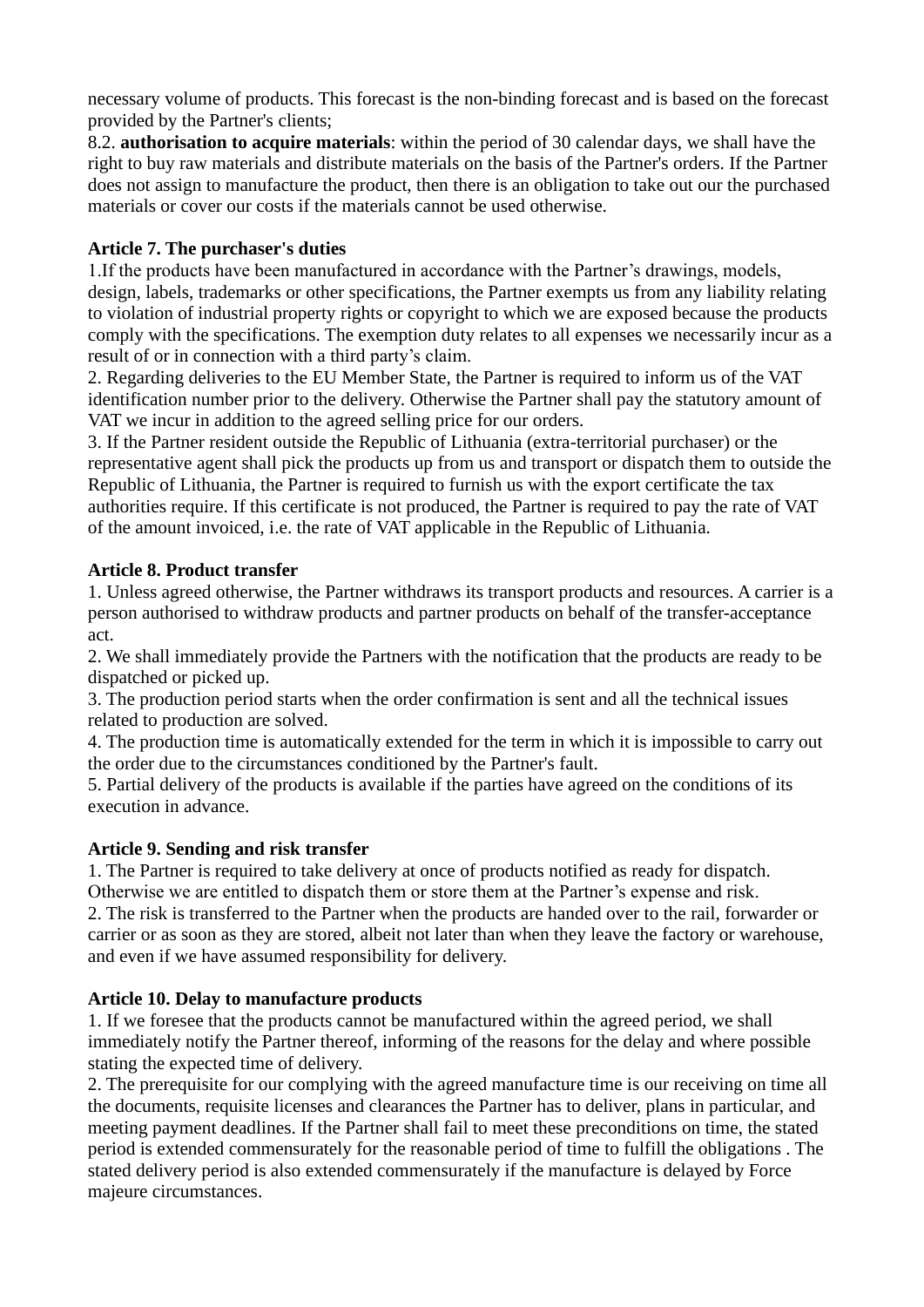3. If there is a breach of duty to manufacture products, as a result of which our Partner may demand compensation, our liability is limited to not more than 10% of the total order price.

4. The Partner is entitled to cancel the contract only if we are responsible for the failure to meet the manufacturing deadline and delivery reasonable period of grace to no avail set by the Partner.

#### **Article 11. Reservation of ownership**

1. We reserve the ownership of the products delivered until all claims arising from the business relations with the Partner have been discharged.

2. The Partner shall have the right to sell the products to third parties only if it has fulfilled all of its obligations arising from the business. It is prohibited to transfer, pledge or guarantee by the products or restrain the ownership otherwise of products until all claims arising from the business relations with the Partner have been discharged.

3. If the Partner is in breach of duty, particularly default on payment, once a fair and reasonable time limit for performance fixed for the Partner has passed to no avail, we are entitled to withdraw from the contract and the Partner is obliged to return the products. In this particular case, the Partner is obliged to deliver the products to the given address of our company. If the returned products are improved/ developed into new products so that the improvements/ alterations can not be separated without causing damage, our company shall have the ownership right for the improvements of products/ newly developed products.

4. We are entitled to terminate the contract if an application is made to bankruptcy proceedings/ restructuring procedure against the Partner's assets.

5. The Partner is required to inform us immediately of third-party execution measures relating to the reserved products, to the claims assigned to us or to other securities, handing over the necessary documents for intervention. The same applies to any other type of interference.

#### **Article 12. Defects**

1. The quality and grade of the products are determined solely by the agreed technical delivery instructions. If we have to deliver in accordance with our Partner's drawings, specifications, samples, etc., the Partner assumes the risk of the suitability for the intended use.

2. In the course of the product transfer to the Partner, the partner undertakes the responsibility to inspect the products and record obvious faults/ defects on the transfer document, which may be identified at the moment of the product transfer. If there are no notifications about obvious defects, it is claimed that the delivered products are of proper quality and claims due to the obvious defects in quality of products are not accepted. If it was agreed that there would be the first sample inspection, the notification of defects that the Partner could have detected upon the first sample inspection is precluded.

3. The claims for faults/ defects are recognized only when it is possible to determine that the products were produced by our company and once our Partner has fulfilled all terms and conditions of defect identification and procedure of claims stated in this article.

4. We have to be given the opportunity to ascertain the defect notified. Products objected have to be sent back to us immediately. We shall accept the transport costs, which have to be agreed with us beforehand, if the notification of defect is justified. If the Partner fails to comply with these obligations or effect alterations to the products already objected to, all claims to defects in quality are forfeited.

5. We are not responsible for defects in quality due to unsuitable or improper use, faulty installation/start-up on the part of the Partner or third parties, normal wear and tear, faulty or negligent handling, nor are we for the consequences of modifications or repair work carried out by the Partner or third parties that are improper and effected without our written consent. The same applies to defects that do not substantially reduce the value or serviceability of the products. 6. With defective parts, we are entitled to subsequent performance, whereby we apply our dutiful discretion to determine whether we remedy the products objected to or make a faultless replacement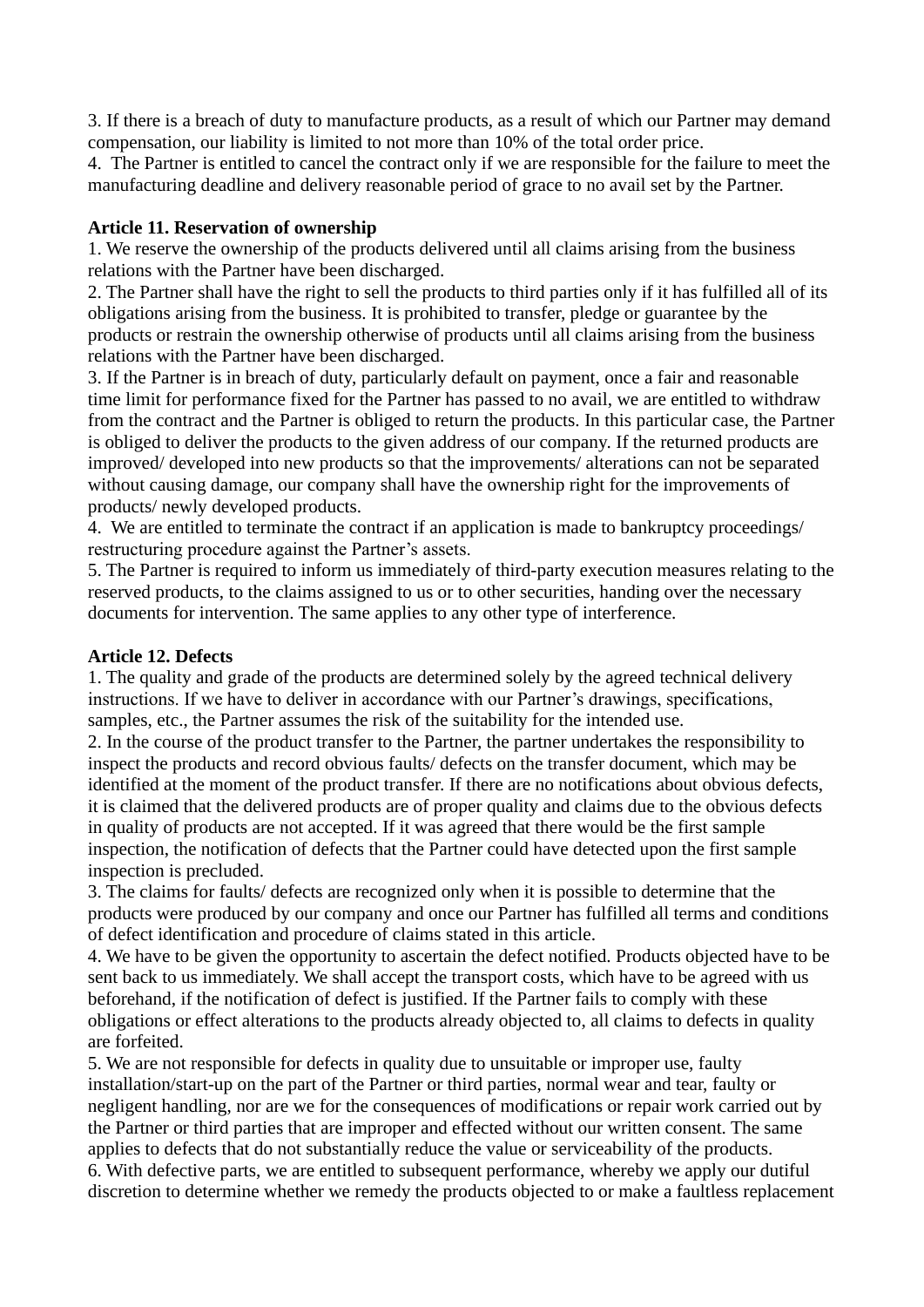delivery. If we decide to remedy the defects, we shall bear the expenditure required in order to rectify the defects.

7. If the subsequent performance has failed, our Partner may opt for having the purchase price lowered (reduced).

8. If the Partner carried out alterations and/or remedial work on defective parts with our written consent, our assumption of the costs requires a specific written agreement.

9. The claims regarding faults/ defects become barred by limitation of 24 months after the transfer of the product to the partner.

# **Article 13. Liability**

1. If we do not properly fulfill the obligations imposed on us, we are committed compensating the loss incurred by the partner, which can not be larger than the total price of the order.

2. We are not liable for losses that are not related to the products presented. We are not responsible for the Partner's indirect losses: lost income/ profit or other losses in excess of value stated in Paragraph 1.

3. The preceding restrictions on liability do not apply in the event of culpable breach of our major contractual obligations. In this case, we are liable only for typical contractual, reasonably foreseeable damage.

# **Article 14. Force majeure**

1. Force majeure, industrial disputes, public disorder, official measures, absence of our suppliers' ancillary supplies and other unforeseeable, unavoidable and serious events release the contracting parties from their performance obligations for the period of the disruption and in the scope of its impact. The same applies if these events occur at a time in which the contracting party concerned is in default, unless said party caused the default intentionally or by gross negligence.

2. The contracting parties are obliged, as far as can be reasonably expected, to furnish the requisite information immediately and adapt their obligations to the changed circumstances in good faith.

### **Article 15. Data processing**

1. In accordance with the Law on Legal Protection of Personal Data of the Republic of Lithuania, we hereby point out that we store the Partner's data as required by business and insofar as legally admissible.

### **Article 16. Confidentiality**

1. Each contracting party shall use all documents (including samples, models and data) and knowledge acquired through our business relations solely for our common purposes and keep them secret from third parties with the same diligence as that party's own corresponding documents and knowledge if the other contracting party designates them as confidential or has a manifest interest in their being kept secret.

2. The obligation stated in Part 1 of this paragraph, commences once the documents or information are received for the first time and terminates 36 months after the end of the business relations. 3. The obligation stated in Part 1 of this paragraph shall not apply to documents and information in the public domain or that were already known to the contracting party upon receipt, without that party having been obliged to secrecy, or that afterwards are transmitted by a third party entitled to pass them on, or that are developed by the receiving contracting party without utilising the other contracting party's documents or knowledge that have to be kept secret.

# **Article 17. Contract termination**

1. The Parties are entitled to terminate the contracts of indefinite duration, warning the other party 3 months before the intended date of termination.

# **Article 18. Place of performance, place of jurisdiction and applicable law**